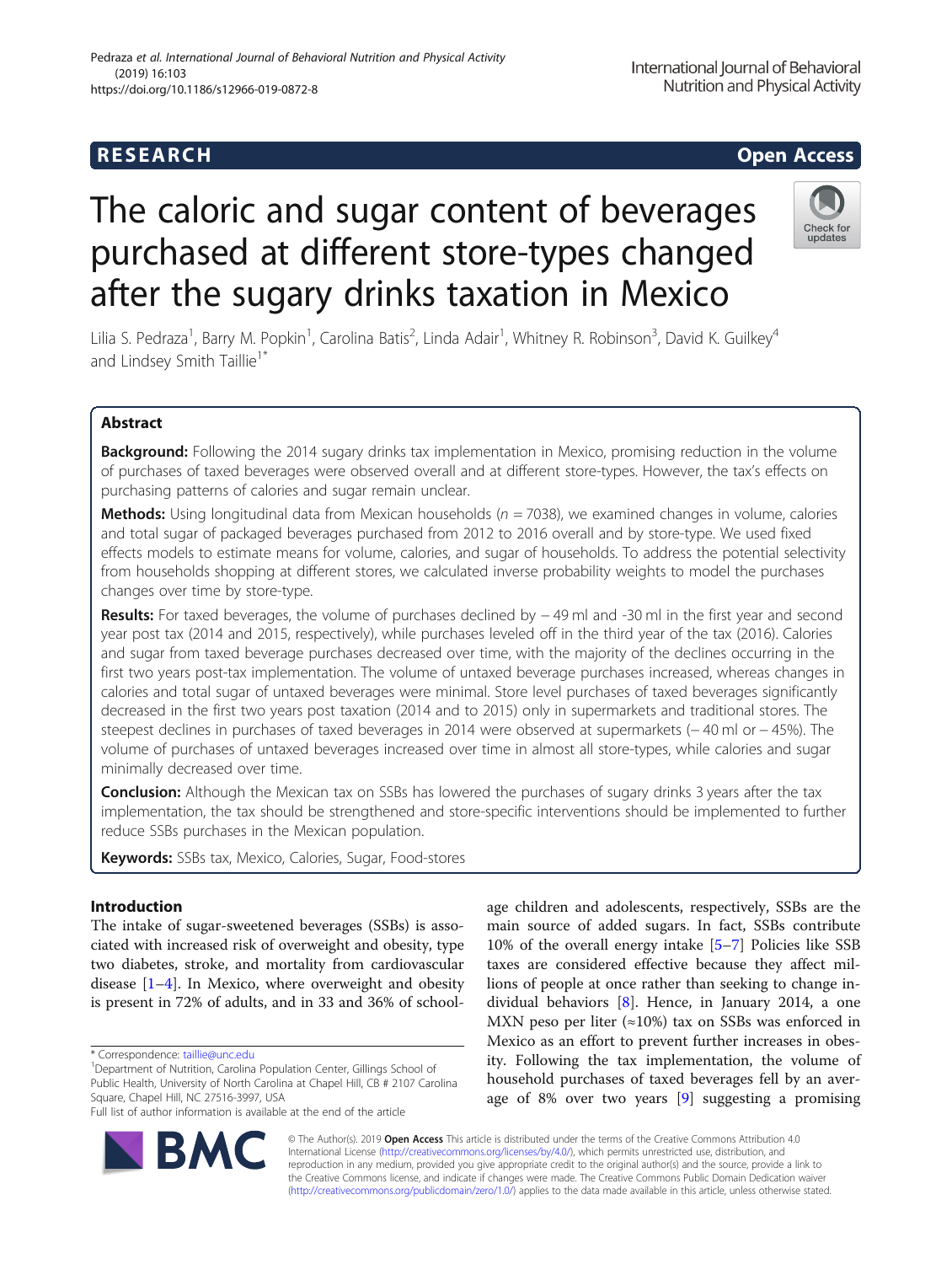impact on the population's food-purchasing choices. Because taxed beverages contribute to 6% of the overall energy intake in the Mexican population [\[10](#page-9-0)], the reduction of caloric and sugar intake were the main goal of the tax and are key for obesity prevention. However, the tax's effects on purchases of calories and sugar is still unknown.

In addition, while previous studies have shown that changes in the volume of taxed products were greatest for low-income and high-consuming households [\[9](#page-9-0), [11](#page-9-0), [12\]](#page-9-0), little is known about how the purchasing patterns and purchases of calories and sugars of taxed beverages changed at different store types. Because food suppliers are major mediators between the food environment and the eating behaviors that influence the development of obesity [\[13](#page-9-0), [14](#page-9-0)], determining whether calories and sugars from beverages vary by store-type is important. Evidence has shown that the types of beverages that Mexican households purchase vary by store-type and purchases of taxed beverages are highest at traditional stores [\[15](#page-9-0)]. Store-level interventions and policies can potentially increase the healthfulness of stores' assortment of foods and beverages, improve households' diet quality and prevent obesity [[16](#page-9-0)–[18](#page-10-0)]. A clear understanding of the nutrient profile of beverages purchased at different Mexican store-types as affected by the SSBs tax can provide evidence to design targeted interventions to improve purchasing choices.

To address these gaps, this research examined changes in volume, calories and total sugar of packaged beverages purchased from 2012 to 2016 using longitudinal data from urban Mexican households. We present these results overall and by store-type, considering the sociodemographic characteristics influencing households' probability to shop at a particular store-type. Using purchasing data from before and after the implementation of the sugary drinks tax in Mexico allowed us to assess long-term changes in the nutrient profile of beverage purchases and purchasing choices associated with the SSBs tax.

# Data

#### Purchasing data

This study used household-level data on the volume (milliliters), kilocalories and total sugar (grams) of packaged beverages purchases from The Nielsen Company's Mexico Consumer Panel Services (Nielsen CPS) database for years 2012–2016. The 5-year analytical sample includes 338,187 household-month observations from 7038 households drawn from urban areas with > 50,000 inhabitants in Mexico. The average follow-up time of households was 48 months. In accordance with the Mexican SSBs tax policy, the time-period January 1, 2012- December 31, 2013 was considered the pre-tax

period, while January 1, 2014-December 31, 2016 was considered the post-tax period.

Nielsen CPS detailed data collection process has been described elsewhere [\[9](#page-9-0), [11](#page-9-0), [15,](#page-9-0) [19](#page-10-0), [20\]](#page-10-0). Briefly, Nielsen CPS interviewers gather purchasing information from packaged products with a barcode through bimonthly household audits, in which enumerators visit participants' homes and retrieve information from receipts and logs from purchasing diaries, conduct pantry inspections and re-scan barcodes from available products.

# Nutritional information

The packaged beverages available from Nielsen CPS were linked to the UNC Mexican Nutrition Fact Panel (MxNFP) dataset that contains nutrition information for packaged products available in the Mexican food supply.

The MxNFP is a composite database created by the University of North Carolina (UNC) using four data sources. From the Mexican National Institute of Public Health (Instituto Nacional de Salud Pública, INSP), records were available through the collection of product photos taken in stores following the International Network for Food and Obesity/non-communicable diseases Research, Monitoring and Action Support (INFORMAS) framework [\[21](#page-10-0), [22\]](#page-10-0). The nutrition facts from the photos taken were recorded into Excel or the Redcap platform [[23\]](#page-10-0) and available for 2014–2016. From Mintel Global New Product Database [\[24](#page-10-0)], a commercial database that monitors the introduction of new products into the North American and Latina American markets, nutrition facts information was available for 1996 to present. From Product Launch Analytics (Datamonitor, PLA) [[25\]](#page-10-0), a global web-based dataset of newly launched consumer products, nutrition facts records were available from January 2009 to May 2010. Finally, from Chile RedCap, a Chilean dataset with nutritional information collected from photos taken in stores of Latin-American products and recorded into the Redcap platform, records were available for 2015–2016.

Products were linked from the MxNFP to the household purchase data at the barcode level and then individually reviewed by a team of registered dietitians (RD) for nutritional accuracy. A direct barcode-to-barcode match between the MxNFP and Nielsen CPS products was found for 93% of purchases. If a direct match was found between an MxNFP record and a Nielsen CPS product, the most recent NFP record was chosen. Only one MxNFP record was selected as match for each Nielsen CPS product during the 5-y period. If a direct barcode match was not found, then the product was matched to the MxNFP record of a product with the closest description and with the highest sales. The INSP contributed 44% of the MxNFP, Mintel contributed 56%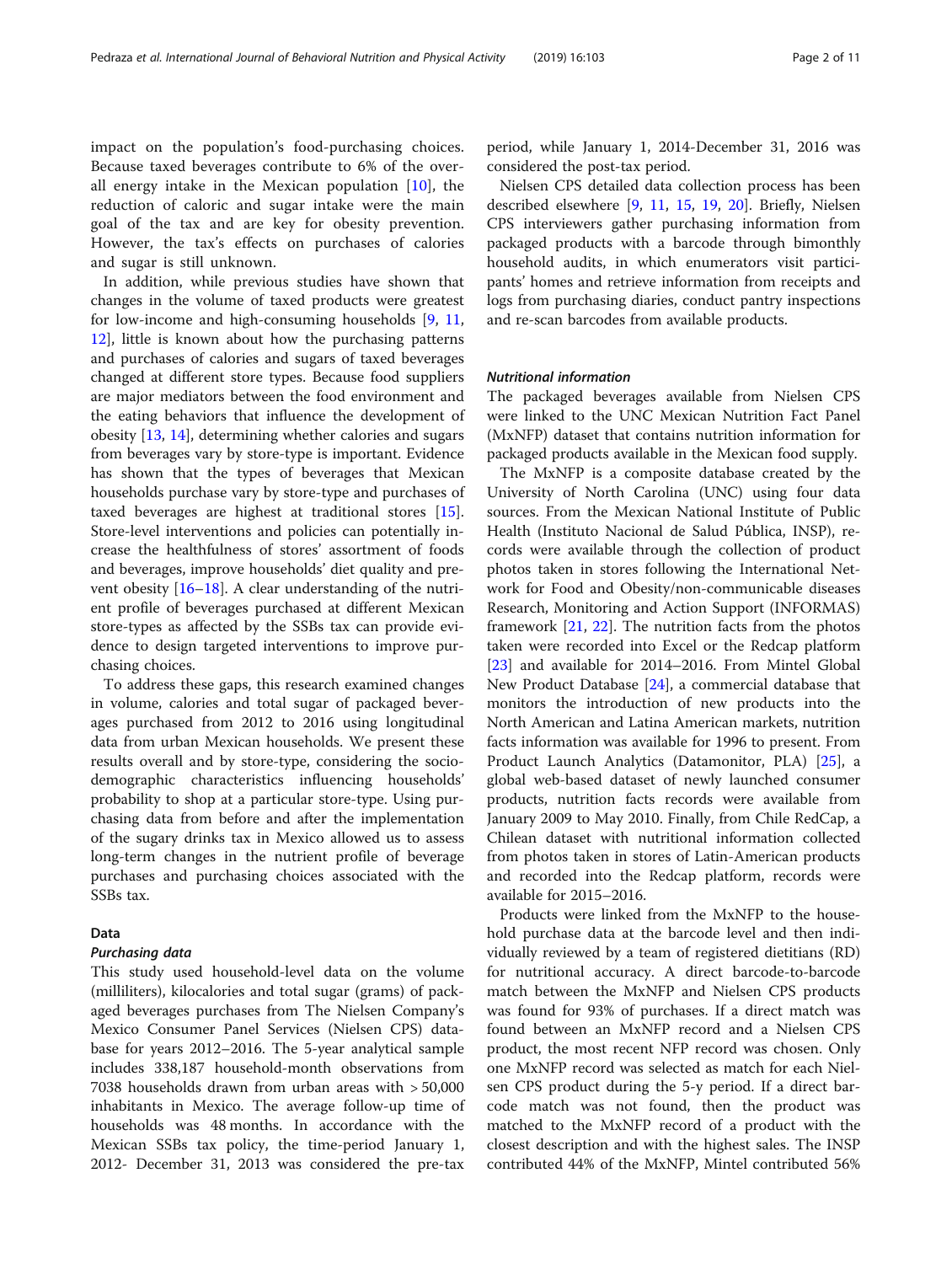of the MxNFP information, and PLA and Chile RedCap contributed less than 1% of the MxNFP data.

# Product categorization

Trained dieticians reviewed and grouped each unique beverage product in Nielsen CPS into taxed and untaxed categories according to the Mexican legislation, which specifies that all beverages with added sugar have a 1 peso per liter tax  $({\sim}10\%)$ . Additional file [1:](#page-9-0) Table S1 presents a detailed description of the taxed and untaxed beverages included in this study, including beverage subcategories (e.g., carbonated soft drinks, juices and fruit drinks, etc.).

For this research, all weight information in grams provided by Nielsen CPS for beverages mixes in dry form (e.g. instant coffee and dried milk) was reconstituted into liquid form (milliliters) using standardized conversion factors reflecting packaging instructions.

# Store-type categorization

The Nielsen CPS data includes information on the retailer where every shopping episode occurs. As in previous work [[15](#page-9-0)], stores were categorized using store size, product assortment and additional services provided to consumers [\[26](#page-10-0), [27\]](#page-10-0) into convenience stores (e.g. 7 eleven), supermarkets (e.g. Walmart), wholesalers (e.g. Costco), traditional stores (usually attended by the owner, including stores installed in permanent public markets), and others (e.g. department stores, pharmacies, movie theaters, etc.).

In Mexico, it is common for households to have 20 liter-jugs of drinking water delivered to the house, making "home-delivery" an additional source of untaxed beverage purchases. However, this study primarily focused on changes that occurred in consumer purchasing choices of caloric and sugary beverages in stores before and after the tax. Thus, although home-delivery was included in the analytical models for store-types, this study provides descriptive and predicted data on homedelivery (Additional file [3:](#page-9-0) Table S3 and Additional file [5](#page-9-0): Table S5), but does not include home-delivery in the results figures (Fig. [2](#page-5-0)).

# Methods

# Covariates

Household-level covariates included household composition (total number, age and sex of all household members) and household socio-economic status (SES). Consistent with previous studies using the Mexico Nielsen CPS data, SES was categorized into low, middle and high. The SES index is comprised of seven household assets (number of rooms, type of floor, number of bathrooms, shower, gas range, number of light bulbs and number of cars), and the education level of the head of the household [[9,](#page-9-0) [11,](#page-9-0) [15](#page-9-0), [19](#page-10-0), [20](#page-10-0)].

Additional covariates included geographic area-specific daily minimum wage [\[28](#page-10-0)], and state-quarterly unemployment rates and consumer price index [\[29](#page-10-0), [30\]](#page-10-0) as contextual factors to control for spending power and cost of living across the country over the 5-y study period.

Nielsen CPS provides household weights that are based on household composition, city, and socioeconomic measures and vary annually, which we included in our analyses to support the generalizability of our results to all urban Mexican households.

# Statistical analyses

We estimated weighted and adjusted means for volume, calories, and sugar at the household-monthly level over time, overall and by store type. We used household-level fixed effects models adjusted for time-varying SES, household composition and contextual factors to predict the changes over time in volume (milliliters/capita/day), calories (kcal/capita/day) and total sugars (grams/capita/ day) of taxed and untaxed beverage purchases. We used fixed effects at the household level to control for unobserved time-invariant household characteristics that influence beverage purchasing (e.g. beverage preferences) and that are correlated with some of the observed explanatory variables, which would cause random effects models to be biased [[31](#page-10-0)]. We included dummies for month of survey to adjust for seasonality. We performed sensitivity analyses specifying a range of simpler to more complex fixed effects models that included pre-and posttaxation dummy variables (e.g. 2012–2013==0; 2014–  $2016 = 1$ ), time trends, and quadratic time trend terms interactions with year to check for robustness in results. Results from all models were comparable, thus we chose the simplest model to allow better interpretability.

# Store-type analyses

An array of factors including both store-type (e.g. product assortment, prices, proximity, etc.) and household attributes (i.e. preferences, sociodemographic characteristics, etc.) influence the store-type where households choose to shop [\[32](#page-10-0), [33](#page-10-0)]. Thus, the nutrient profile of beverage purchases might be explained not by the quality of the products a store offers, but by the characteristics of the customers it attracts [[34](#page-10-0)]. In our sample, household beverage purchases at different store-types varied by their socioeconomic status, number of members, members' age, and members' sex, among other characteristics. To model the changes over time in volume, calories and total sugar of taxed and untaxed beverage purchases by store-type, we needed to account for the sample being different by store type conditional to their sociodemographic characteristics. Similar to previous papers analyzing trends by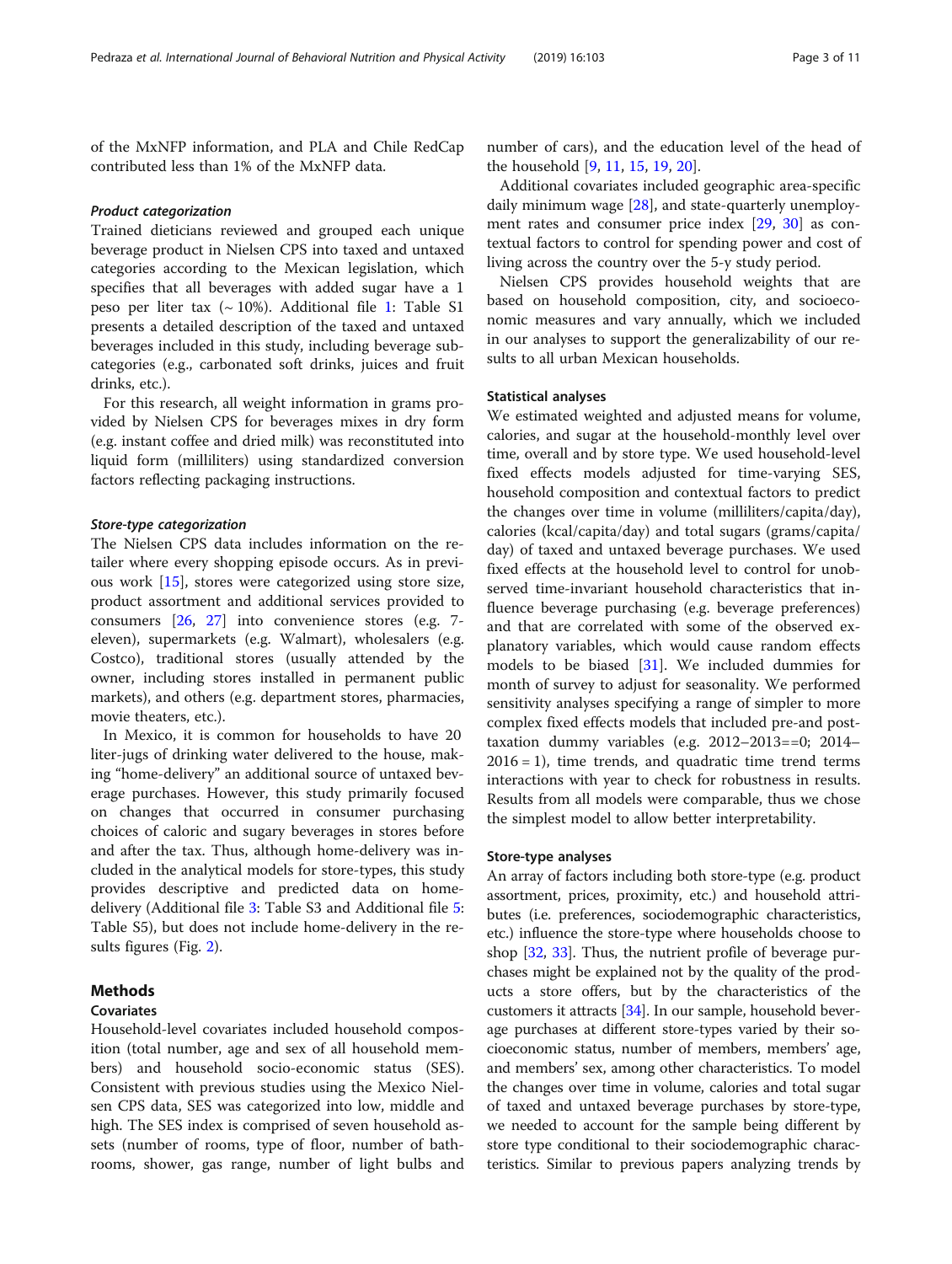store-type, we used inverse probability weights to address the potential selectivity from households shopping at different stores [\[34,](#page-10-0) [35](#page-10-0)]. First, we predicted the probability of being a beverage shopper at each store-type using logistic regressions weighted with the Nielsen CPS sampling weights, and adjusted by covariates associated with purchasing choices (i.e. SES, household size and composition, minimum wage, unemployment rate and consumer price index). Then, we used the predicted probabilities to calculate store-specific inverse probability weights for each year, to account for the probability of being a shopper at each store-type. Finally, we used the inverse probability weights in fixed effects regressions to obtain pre-and post-tax volume and nutrient content means of purchases by store-type [[36,](#page-10-0) [37](#page-10-0)]. By using these weights in each store-type model, we created a balanced distribution of covariates between households that purchased beverages at a specific store-type and those who did not.

All statistical analyses were performed using Stata version 14 (StataCorp, College Station, TX, USA) and statistical significance was set at a *p*-value  $\leq 0.05$ using the Bonferroni method to account for multiple comparisons.

# Results

The sociodemographic characteristics of the Nielsen CPS households from 2012 to 2016 are shown in Additional file [2](#page-9-0): Table S2 and were consistent over time. During the 5-y study period, households were predominantly in the middle SES (54%), households were mostly composed of between four to five members (41%) and had between two to three children between the ages 0– 19 (44%). The weighted unadjusted mean volume, kilocalories and total sugar of taxed and untaxed beverages per capita/day, overall and by store-type in 2012 and 2016 are shown in Additional file [3](#page-9-0): Table S3. On average, in 2016, households purchased 77% (148 ml) of taxed beverages at traditional retailers. In 2016, households purchased 58% (523 ml) of untaxed beverages through home-delivery, followed by 17% (156 ml) and 16% (148 ml) of untaxed beverages at other retailers and traditional retailers, respectively. Traditional stores contributed 83% to purchases of taxed beverages calories and sugar (57 Kcal, and 14 g, respectively), in 2016 (percentages estimated from Additional file [3:](#page-9-0) Table S3 data).

# Changes in volume, kilocalories and total sugar of beverage purchases

Predicted adjusted mean volume, kilocalories and total sugar of taxed and untaxed beverage purchases per capita/day for 2012–2016 and their absolute and relative

differences between years are presented in Additional file [4:](#page-9-0) Table S4.

Figure [1](#page-5-0) shows the adjusted daily per capita means of volume, kilocalories and total sugar for taxed and untaxed beverages purchased from 2012 to 2016. For taxed beverages, the volume of purchases decreased steadily over time. However, the size of the reductions changed over time, such that the largest reductions were observed in the first and second year of the tax (2014 and 2015), before leveling off in the third year of the tax (2016). Specifically, the largest absolute and relative decline (− 49 ml and-19%, respectively,  $p$  < 0.05) of taxed beverage purchases was observed from the last pretaxation year (2013) to the first post taxation year (2014). From the first to the second year post-tax (2014 to 2015), there was a significant decline of  $-30$  ml ( $-14\%$ ,  $p < 0.05$ ) in the purchases of taxed beverages, whereas the difference in volume purchases of taxed beverages from the second to the third year post-tax (2015 to 2016) was non-significant  $(-3 \text{ ml}, -2\%)$ .

Calories and sugar from taxed beverage purchases also decreased over time and followed a similar pattern in which the majority of the declines occurred in the first two years post-tax implementation. From the last year pre-tax (2013) to the first year post-tax (2014) purchases of taxed beverages declined by − 5 kcal and -1 g of sugar (a relative decline of  $-6\%$  for both,  $p < 0.05$ ). Then, the decline in taxed beverages increased from the first to the second year of post-tax  $(2014–2015)$  (−8 kcal and −2 g of sugar or an-11% relative reduction for both,  $p < 0.05$ ). No significant changes in calories and sugar were observed between the second to the third year post-tax (2015 to 2016).

For untaxed beverages, the volume of purchases increased over time, with a significant increase of 93 ml (11%,  $p < 0.05$ ) observed only between the last year pretax and the first year post tax  $(2013$  $(2013$  $(2013$  to  $2014)$  (Fig. 1). Contrary to volume, the changes in calories and total sugar of untaxed beverages were minimal.

### Volume, kilocalories and total sugar trends by store-type

Figure [2](#page-5-0) shows the daily per capita volume, kilocalories and total sugar for taxed beverages purchased from 2012 to 2016 by store-type, weighted by the inverse probability of purchasing at different store-types. Predicted mean volume, kilocalories and total sugars (per capita/day) of taxed and untaxed beverages purchased by store-type from 2012 to 2016 and their absolute and relative differences between years are presented in Additional file [5](#page-9-0): Table S5.

As observed in the total population results, the volume of taxed beverage purchases by store-type decreased over time, except for convenience stores, where purchases of taxed beverages remained unchanged. However, the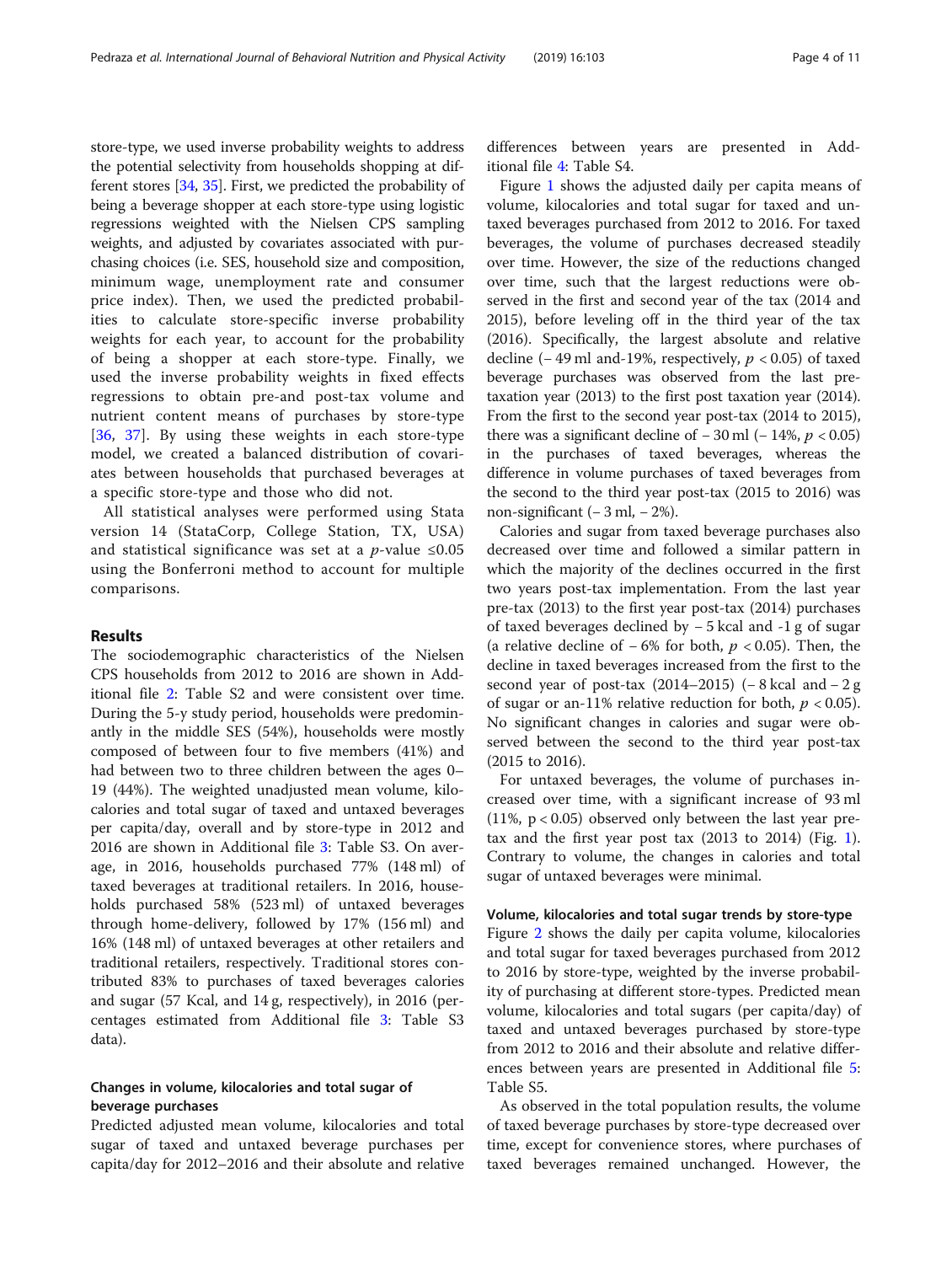Pedraza et al. International Journal of Behavioral Nutrition and Physical Activity (2019) 16:103 Page 5 of 11

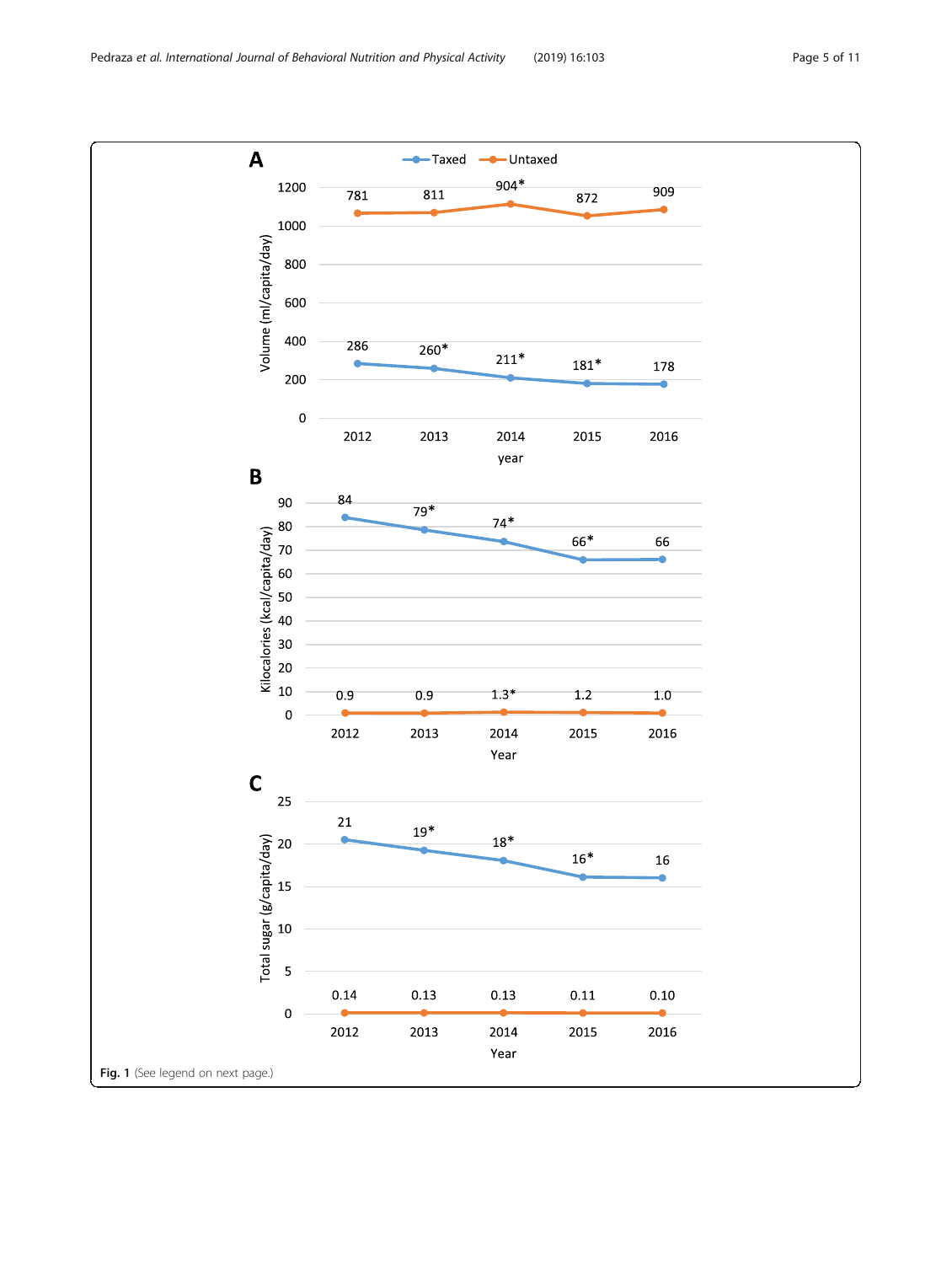# <span id="page-5-0"></span>(See figure on previous page.)

Fig. 1 Daily per capita (a) volume, (b) Kilocalories, and (c) total sugar of taxed and untaxed beverage purchased by urban Mexican households. Source: Authors' own analyses and calculations based on data from Nielsen through its Mexico Consumer Panel Service (CPS), for the beverage categories for January 2012 – December 2016. The Nielsen Company, 2016. Nielsen is not responsible for and had no role in preparing the results reported herein. Volume, kilocalories and total sugar means of taxed and untaxed beverage purchases obtained using fixed effect models adjusted by socioeconomic index, household size and composition, minimum wage, unemployment rate and consumer price index, and weighted to be representative of populations in areas with more than 50,000 inhabitants. \*p-value < 0.05 comparing with previous year using the Bonferroni method to account for multiple comparisons



Fig. 2 Daily per capita (a) volume, (b) Kilocalories, and (c) total sugar of taxed beverages purchased by urban Mexican households at different store-types. Source: Authors' own analyses and calculations based on data from Nielsen through its Mexico Consumer Panel Service (CPS), for the beverage categories for January 2012 – December 2016. The Nielsen Company, 2016. Nielsen is not responsible for and had no role in preparing the results reported herein. Volume, kilocalories and total sugar means of taxed and untaxed beverage purchases obtained using store-type specific fixed effect models using inverse probability weights and adjusted by socioeconomic index, household size and composition, minimum wage, unemployment rate and consumer price index, and weighted to be representative of populations in areas with more than 50,000 inhabitants.  $*_{p}$ -value < 0.05 comparing with previous year using the Bonferroni method to account for multiple comparisons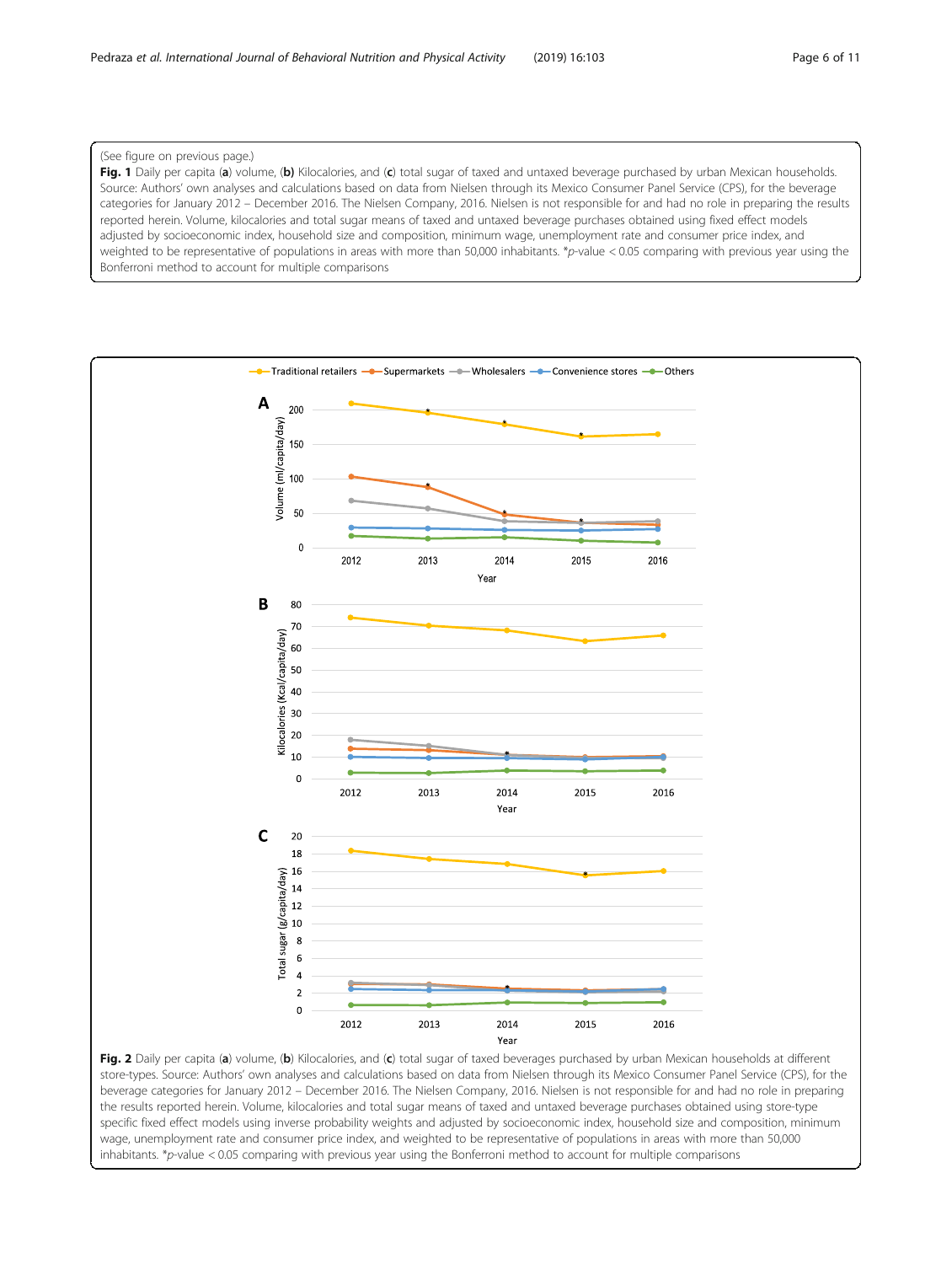decreases in the purchases of taxed beverages in the first two years post taxation (2014 and to 2015) were statistically significant only in supermarkets and traditional stores. In the first year post tax (2014), the purchases of taxed beverages at traditional stores declined by − 17 ml (− 9%), however, the steepest absolute and relative declines in purchases of taxed beverages in the same year were observed at supermarkets (− 40 ml and − 45%, respectively).

Calories and total sugar of taxed beverage purchases declined over time across store-types, except for convenience stores where calories and sugar of taxed beverages remained unchanged, and other retailers where total sugar of taxed beverages remained the same over time.

For untaxed beverages, the volume of purchases increased over time in all store-types and through homedelivery, except for convenience stores where purchases of untaxed beverages decreased from 2012 to 2016. In general, calories and total sugar from untaxed beverages in all store-types decreased over time, but the absolute size of the changes were minimal.

# **Discussion**

To our knowledge, this is the first study to look at changes in volume, calories and sugar from beverages overall and by store type in urban Mexican population, from two years before (2012–2013) to three years after (2014–2016) the SSBs tax implementation.

Overall, we observed a reduction of 108 ml (− 37%), 18 Kcal ( $- 21\%$ ) and 5 g of sugar ( $- 23\%$ ) from purchases of taxed beverages between 2012 and 2016. Our results showed a sustained and significant decrease in the volume, calories and sugar purchases from taxed beverages in the first two years after the tax (2014–2015). However, this trend plateaued 3 years after the tax, with very little change between 2015 and 2016. Meanwhile, purchases of untaxed beverages significantly increased only in the first year after the tax (2014). Our store-type specific results were consistent with previous findings, showing that Mexican households purchase the most volume, calories and sugars from taxed beverages at traditional stores [14]. Although significant declines in purchases of taxed beverages in the first two years post taxation (2014 and 2015) were observed in traditional stores and supermarkets, the latter store-type showed the steepest absolute and relative declines in the first year post tax (2014).

Our overall results were expected since the observed decreases in the purchases of taxed beverages and increase in purchases of untaxed beverages immediately after the implementation of the tax are consistent with previous findings in the Mexican population [[9,](#page-9-0) [11](#page-9-0)].

It is important to note that our results show that the Mexican tax on SSBs achieved its intended goal of lowering the purchases of sugary beverages even 3 years after the tax implementation. That is, that the volume of purchases was still lower in the third post taxation year (2016) compared to the pre taxation years (2012–2013). The effect of the tax on the population purchasing choices is also reflected in the reduction in calories and sugars from taxed beverages purchases. However, although we saw a sizeable relative reduction in calories and sugar from taxed beverages, the absolute reductions were small in the post taxation period (2014–2016). To put into context our absolute calories and sugar reduction results, let us consider first, that the World health Organization (WHO) recommends the average daily sugar intake of an adult to be under 50 g of sugar (200 Kcal) [[38](#page-10-0)], second, that in Mexico the average sugar intake is 60 g (238 Kcal), 19% above the WHO recommendation [[7](#page-9-0)], and third, that 38% (23 g or 90 Kcal) of that sugar comes from taxed beverages [[10\]](#page-9-0). From 2012 to 2016, total sugars from taxed beverage purchases decreased from 21 g to 16 g /capita/day (a decrease of 5 g or 20 kcal), which would result in a weight reduction of 0.9 kg/capita based on the modeling analyses conducted in Mexican population by Basto-Abreu et al. [[39\]](#page-10-0). However, our results showed that in the second year post tax (2015) when we observed the largest decrease in sugar, the decline was of only 2 g (8Kcal). Thus, to achieve even more meaningful declines in the population sugar intake from SSBs (i.e. a 50% reduction in sugars from SSBs [roughly  $-50.6$  kcal from sugars] [[39\]](#page-10-0)), it is important that the SSBs tax is updated to consider inflation or increased to 2 MXN peso/liter ( $\approx$ 20%) as has been recommended to further curb SSBs purchases and intake, and achieve meaningful reductions in overweight, obesity and NCDs [[40](#page-10-0)–[44\]](#page-10-0). Furthermore, the SSBs tax should be accompanied by other obesity prevention strategies including restrictions in unhealthy food and beverage marketing, a clear front-of pack labeling system, norms to ensure the availability of healthy food and beverages in schools, and point-of-place interventions at retailers where most SSBs are purchased.

Compared with the 8% reduction in purchases of taxed beverage two years after the implementation of the SSBs tax reported by Colchero et al.  $[9]$  $[9]$ , the 17% reduction we present for the same period in this study is comparatively larger. However, there are important points to consider before doing a direct comparison between studies. First, Colchero et al. results show the observed changes in purchases relative to what would be expected if the tax had not been implemented (counterfactual comparison). There was a downward trend from the two pre-taxation years (2012 and 2013) in the purchases of taxed beverages. Colchero et al. extrapolated this pre-tax trend through 2014 and 2015 to estimate their counterfactual and compared it to the observed change. This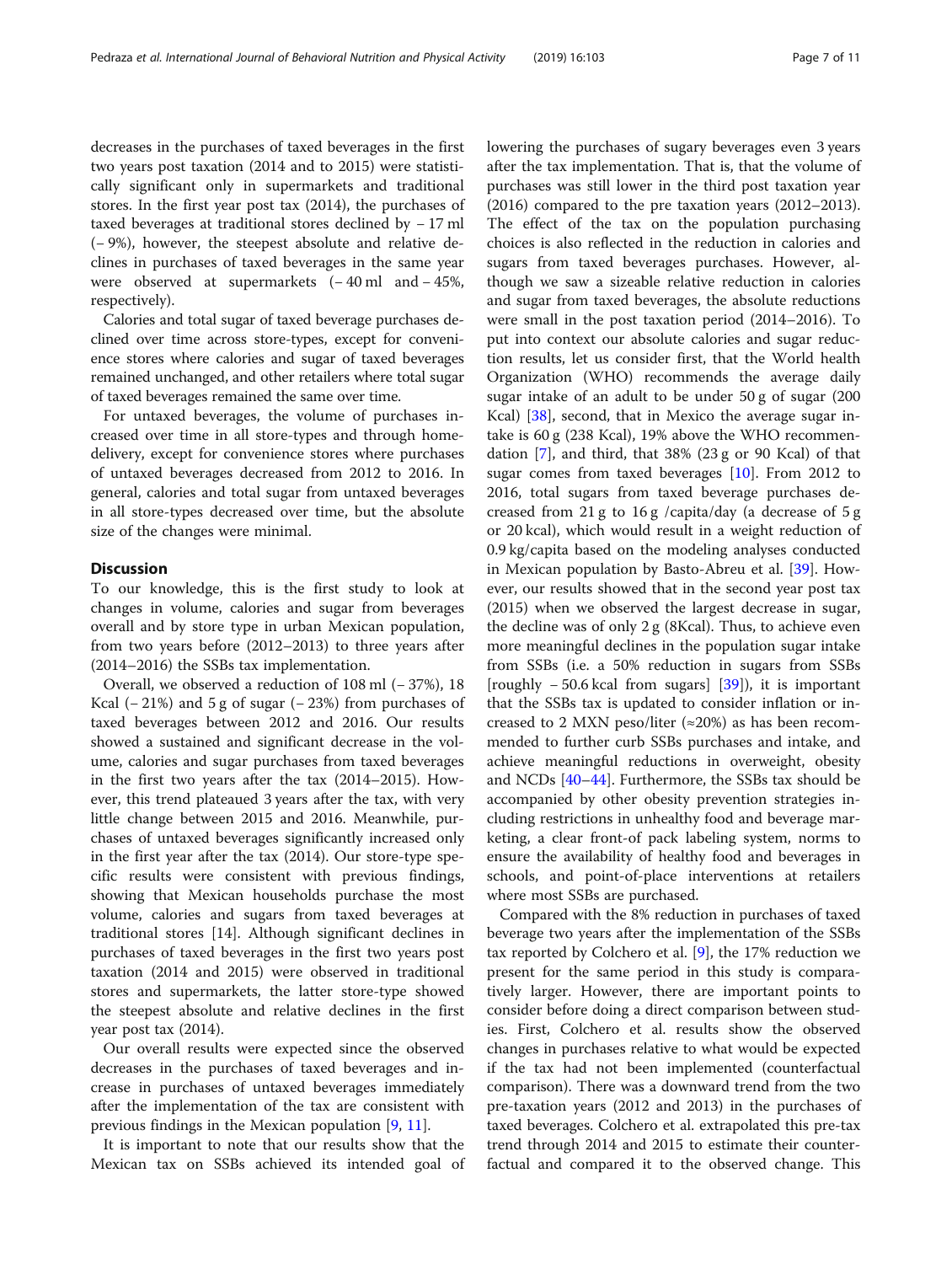meant that part of the total change observed between 2013 and 2014 was attributed to the pre-tax trend. However, in this study we estimated the total change between years without comparing it to a counterfactual or accounting for a pre-tax trend, as we lacked enough time periods to provide a consistent counterfactual up to 3 years post tax [\[45](#page-10-0)]. Supposing that Colchero et al. had presented trend results as we do in this study, then the relative decline between the last pre-tax year and the first post-tax year (2013 to 2014) would have been − 16%, and the decline from the first to the second post-tax year (2014 to 2015) would have been − 12%, closely resembling our findings. Another difference between this and previous analyses is that we used data with complete reconstitution of all dry beverages (i.e. instant coffees), whereas Colchero et al. data included the reconstituted volume for dry sugary drinks powders only. This difference in reconstitution methodology affected the total volume reported in both studies (e.g., we report 50 mL more in the 2012 volume of taxed beverage purchases compared to Colchero et al.), however the purchasing trend was not affected as explained above.

This study shows that the relative change in volume of taxed beverages is greater than the change in calories and sugar. The fact that some taxed beverages contained a combination of caloric and non-caloric sweeteners might explain these findings. Beverages with any added sugar content would be taxed; however, those also sweetened with non-caloric sweeteners would have a limited absolute amount of sugar to reduce, which would reflect as a smaller relative change in caloric and sugar content over time. Moreover, the content of sugar may vary across taxed products, and a large decline in purchases of products with low sugar content would translate in great relative declines of volume but mild relative declines of calories and sugar. However, it is important to highlight that calories and sugar did decrease from the pre tax years (2012–2013) to the post tax years (2014–2016), and although the absolute declines are small in average, declines can potentially be larger among higher consumers and have an important impact in the health outcomes of the population at most risk [[12\]](#page-9-0). Furthermore, one of the key motivators for our research was that people could have switched to untaxed beverages with high caloric content (e.g. 100% fruit juices) after the implementation of the tax, and even if we had observed a reduction in the volume of taxed beverages, we could have found an increase in calories. Although such results were unlikely since most untaxed beverages have few calories, the fact that our packages beverages data did not reflect an unintended substitution with other high caloric beverages reassures the success of the tax in decreasing purchases of sugary drinks.

Because we adjusted for the selectivity associated with households' decision of where to shop, the variation in purchasing choices we observed across store-types (i.e. the sharp change in purchases observed at supermarkets in the first year post tax (2014)) are not likely to be explained by sociodemographic differences. Rather, the shopping occasion might be driving these differences in results, as supermarket shopping is usually intended for stock-up trips that can involve purchasing of larger quantities of products and involve planning ahead, whereas purchases at smaller stores (i.e. convenience stores) are associated with impulsive purchases, probably of less healthy products  $[46, 47]$  $[46, 47]$  $[46, 47]$  $[46, 47]$ . An alternative explanation for the differences in the purchases of taxed and untaxed beverages observed by store-type is the amount of alternative untaxed beverages available at different retailers. The product assortment at supermarkets is expected to be larger than at smaller stores, thus, a wider range of alternative drinks would be available for supermarket shoppers compared to convenience store shoppers, which would reduce the possibility of purchasing choices. Future studies stratified by SES are needed to understand the socioeconomic determinants of the tax effect on calories and sugar from beverage purchases and how this may differ across store types.

The lack of change in taxed beverage purchases at convenience stores across the study period is worth noting, as we expected it to follow the declines observed in the rest of the store-types. These findings could suggest that households are inflexible about their taxed beverages purchases at convenience stores, which could be single drink purchases for immediate consumption. However, our results might be explained by the absolute amount of purchases made at convenience stores, which are small compared to other store-types (i.e. traditional retailers and supermarkets). It is more likely for households' purchases to be affected by the tax at store-types where they buy larger volumes, hence, purchases might be less impacted if households buy smaller amounts at convenience stores.

The significant increase in purchases of untaxed beverages at supermarkets, other retailers, and home-delivery suggests that households purchasing choices shifted towards healthier choices by choosing to shop at storetypes where larger volumes of non-caloric beverages are typically found. Interestingly, the largest amount of energy and sugar from purchases of untaxed beverages, though small, was observed at wholesalers, suggesting that some untaxed beverages with caloric and sugar content (i.e. 100% fruit juice), are highly purchased at wholesalers or price clubs.

This research has some limitations. One key consideration is that in this study we used the same nutritional profile for a given product across the entire time-period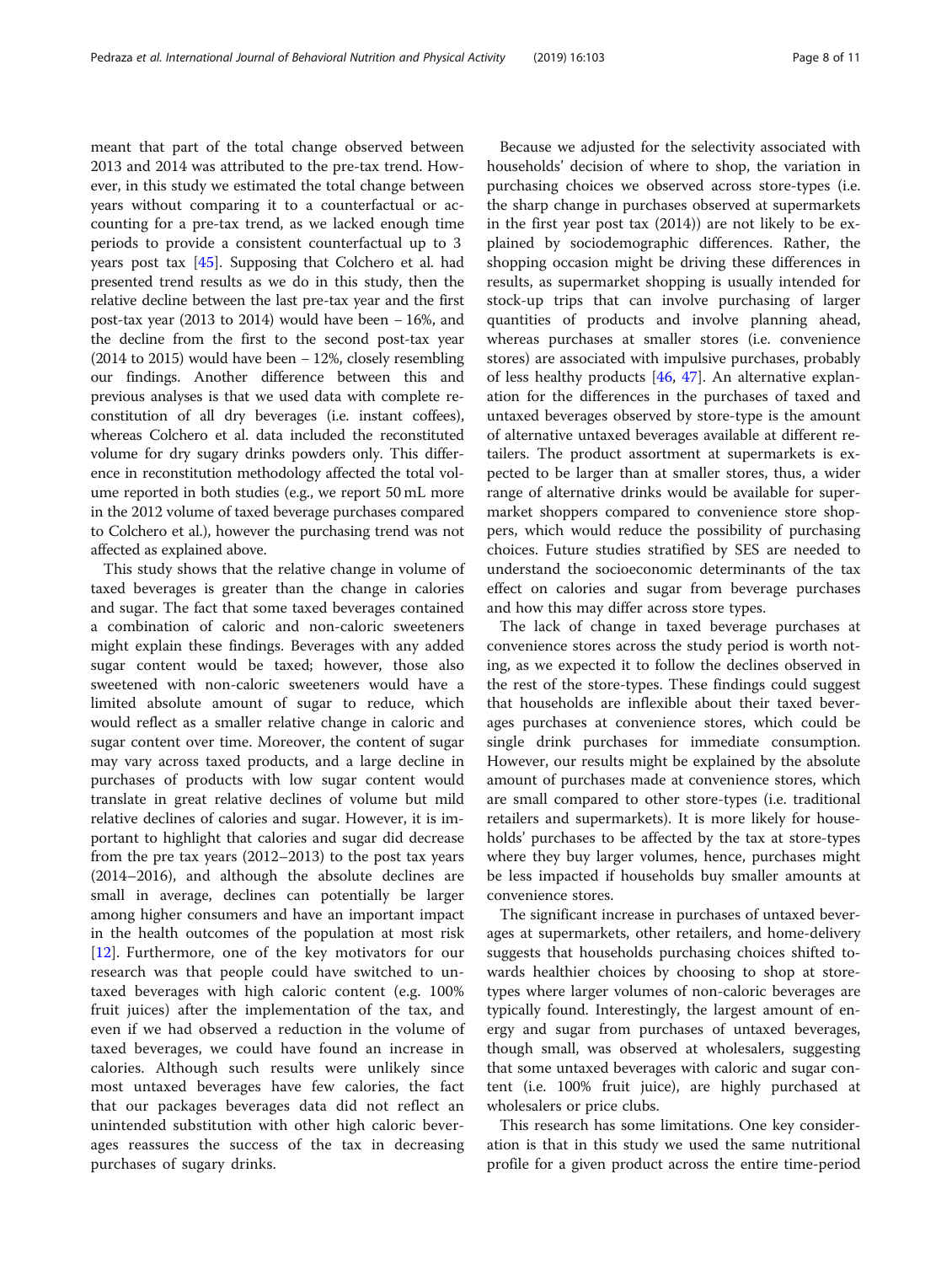(both pre-tax and post-tax). The nutrition facts panel and ingredients data were collected one-year post-tax, and then these nutritional facts panel data were linked to purchases across the entire time period (pre- and post- tax). This means that our calorie and sugar estimates are likely to be conservative, because they do not reflect any reformulation (e.g., reductions in sugar to avoid the tax) that may have occurred. If beverages were reformulated by substituting sugar with non-caloric sweeteners, we would expect the decreases in calories and sugars from taxed beverage purchases to be larger than what our study found. Although the evaluation of reformulation was beyond the scope of this study, we observed an increase in water and diet products in the Nielsen CPS dataset over our study period, which can suggest the industry introduction of new products or reformulation as well as consumer purchasing changes. Since the reformulation of beverages might have shifted their nutritional profile and taxation status, future research should look at the annual variation on the taxation status of beverages as well as changes in the nutritional content of products to obtain refined understanding of the effect of the tax on the manufacturing, purchasing, and intake of the targeted beverages in every

post taxation year. Another limitation is that the Nielsen CPS only captures products with barcodes purchased at retail food outlets. Thus, home-prepared drinks with sugar (i.e. aguas frescas), concentrates normal bar-coded containers of taxed beverages bought at restaurants, and sugary drinks purchased from street vendors were not captured. Beverages sold by vendors and restaurants (such as concentrates or bottles) were taxed but not accounted for in our study. Considering that in Mexico 22% of food and beverages are consumed away-from-home, that 54% of Mexicans consume drinks from street vendors, and that 21% of the energy from SSB is consumed away-from-home [[48](#page-10-0)–[50](#page-10-0)], this lack of information on away-from-home beverages and other missing beverages affects our results on the net impact of taxation on purchases of packaged beverages. Assuming that the taxation of sugary drinks also declined purchases of beverages at the sources unaccounted for in this study, it is possible that our findings are bias towards underestimation. However, if the tax is not having an effect on awayfrom-home purchases, these results would overestimate their net effect.

Finally, although purchasing data can provide reasonable estimates of consumers overall diet quality [[13\]](#page-9-0), an important limitation of the Nielsen CPS is that it collects purchasing data and not intake. Thus, we cannot infer or verify how much of the product was consumed, how the purchased beverages were distributed within the household and whether all household members had the same intake.

Our data has several strengths as well. The Nielsen CPS purchasing data provides information of the beverages that were purchased at a store-specific level, which is often unavailable from other data sources, allowing us to estimate changes by store-type. Also, these data are collected throughout the year so seasonality variation is not a concern. Furthermore, having the nutritional information linked at the barcode level and reviewed by trained nutritionists for each product allowed us to have accurate assignation of taxation status as well as to estimate changes in calories and sugar over time using robust statistical analyses.

# Conclusions

From 2012 to 2016, we observed significant reductions in volume, calories and sugar purchases of taxed beverages and increases in the volume of untaxed beverage purchases. The biggest declines observed in the volume, calories and sugars of taxed beverages occurred in the first and second year post-tax, and plateaued in the third year post-tax.

The highest purchases of SSBs were observed at traditional stores. The volume, calories and sugar of taxed beverage purchases decreased over time for most storetypes, however, the greatest significant decline in volume, calories and sugars of taxed beverages was observed in supermarkets from the last pre-tax year (2013) to the first post-tax year (2014). Overall absolute changes in calories and sugars by store-type were small.

Although the Mexican tax on SSBs has lowered the purchases of sugary drinks 3 years after the tax implementation, to achieve larger changes towards positive purchasing choices that help in the prevention of obesity, we echo the recommendation of increasing the SSBs tax in Mexico to 2 MXN pesos/liter (20%) [\[40,](#page-10-0) [41](#page-10-0)]. Furthermore, it is crucial that the SSBs tax is accompanied by a set of policy actions including unhealthy food and beverage marketing restrictions, the implementation of a clear front-of pack labeling system, and norms for healthy food and beverages in schools, to shift the food supply and further reduce purchases of SSBs [[51,](#page-10-0) [52](#page-10-0)]. Moreover, because interventions and policies in food stores have been used to increase their healthfulness, potentially improve households diet quality, and prevent obesity  $[16–18]$  $[16–18]$  $[16–18]$  $[16–18]$  $[16–18]$ , we suggest the implementation of point-of purchase interventions aimed to modify purchasing choices at traditional retailers where most taxed products are acquired and at other store-types that were less responsive to the tax effect.

We expect these results to provide evidence that helps to understand the link between the Mexican food environment and households' food purchases, aiding to improve and promote healthier purchasing choices.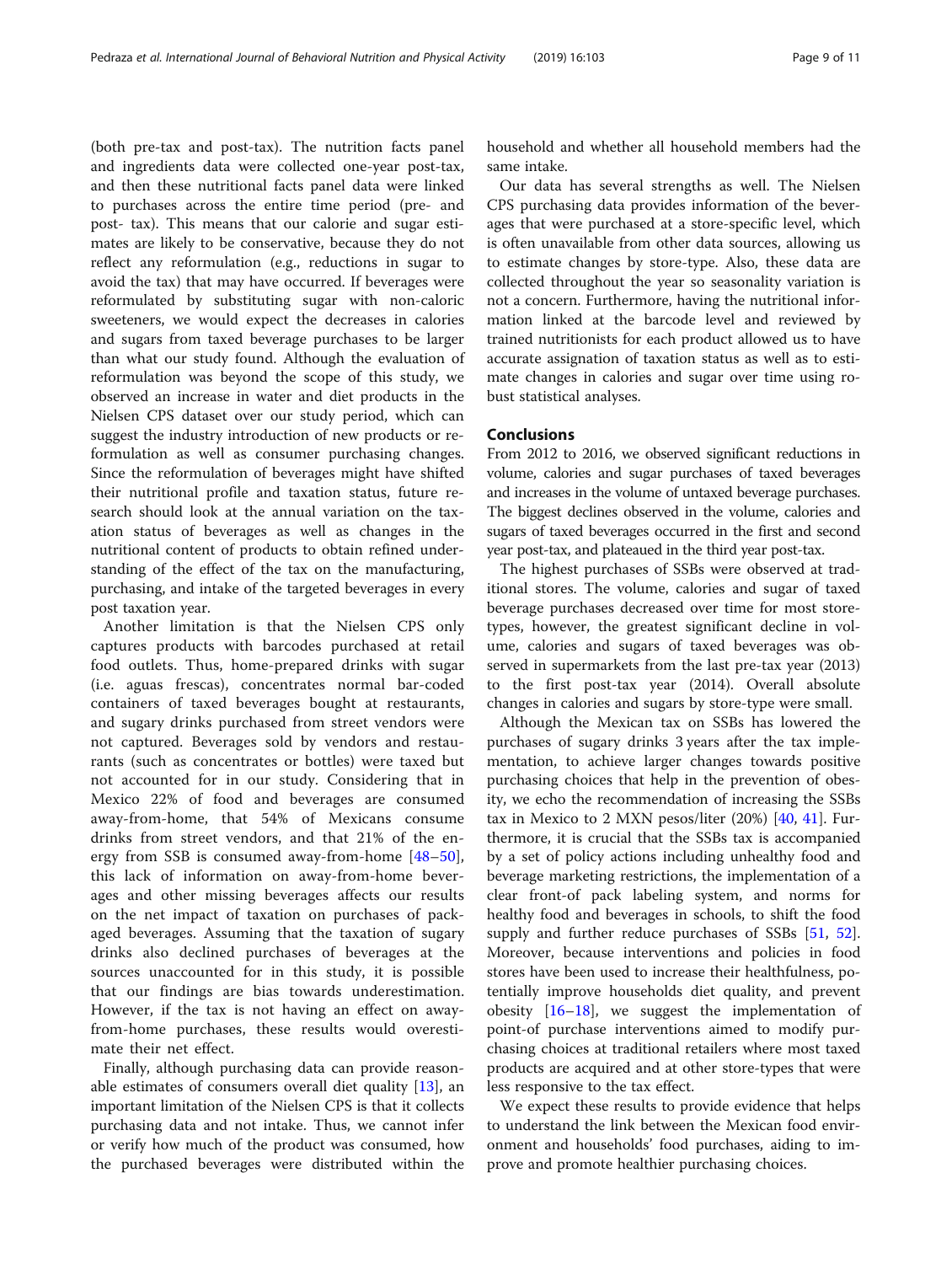# <span id="page-9-0"></span>Supplementary information

Supplementary information accompanies this paper at [https://doi.org/10.](https://doi.org/10.1186/s12966-019-0872-8) [1186/s12966-019-0872-8.](https://doi.org/10.1186/s12966-019-0872-8)

Additional file 1: Table S1. Beverages categories available in The Nielsen Company's Mexico Consumer Panel Services 2012–2016 by taxation status. Table containing the detailed description of beverage subgroups categorized into taxed and untaxed.

Additional file 2: Table S2. Sociodemographic characteristics of household in The Nielsen Company's Mexico Consumer Panel Services 2012–2016. Table containing the sociodemographic characteristics of households from the Nielsen CPS from 2012 to 2016.

Additional file 3: Table S3. Unadjusted mean volume, kilocalories and total sugar of taxed and untaxed beverages purchased by of Nielsen CPS households overall and by store-type in 2012 and 2016. Table containing unadjusted means of volume, calories and sugar overall and by store-type in 2012 and 2016 from the Nielsen CPS.

Additional file 4: Table S4. Predicted mean volume, kilocalories and total sugar of taxed and untaxed beverages purchased by of Nielsen CPS households (per capita/day) from 2012 to 2016. Table containing the overall fixed effects predicted means of volume, calories and sugar, and the absolute and relative differences between previous years from 2012 to 2016.

Additional file 5: Table S5. Predicted mean volume, kilocalories and total sugars (per capita/day) of taxed and untaxed beverages purchased by Nielsen CPS households from 2012 to 2016 by store-type. Table containing the store-type inverse probability weighted and fixed effects predicted means and the absolute and relative differences between previous years for volume, calories and sugar from 2012 to 2016.

#### Abbreviations

INFORMAS: International Network for Food and Obesity/non-communicable diseases Research, Monitoring and Action Support; INSP: Instituto Nacional de Salud Pública (Mexican National Institute of Public Health); MxNFP: Mexican Nutrition Fact Panel; Nielsen CPS: The Nielsen Company's Mexico Consumer Panel Services; PLA: Product Launch Analytics; SES: Socioeconomic status; SSBs: Sugar-sweetened beverages; WHO: World Health Organization

#### Acknowledgments

We thank Bloomberg Philanthropies (grants to UNC and CINsY INSP) for major funding and the NIH R01DK108148 and CPC (NIH P2C HD050924) for financial support. We also wish to thank Dr. Donna Miles for exceptional assistance with the data management and Tania Aburto, Nancy López, Bridget Hollingsworth and Julie Wandell for research assistance; Emily Yoon for administrative assistance, and Dr. Shuwen Ng and Dr. Arantxa Colchero for their contribution to improving this work.

### Authors' contributions

LSP, LST, and BMP designed the research, LSP, LST, DKG, CB, and BMP designed the methodology; LSP managed and analyzed the data, LSP, LST, CB, WRR, DKG and BMP interpreted the results, LSP lead the original draft preparation; LSP, LST, LA, CB, DKG, WRR and BMP review and edited writing. All authors read and approved the final manuscript.

#### Funding

This research was funded by Bloomberg Philanthropies (grants to UNC and Centro de Investigación en Nutrición y Salud (CINyS)-INSP), with support from the NIH R01DK108148, the Carolina Population Center and its NIH Center grant (P2C HD050924), and the Mexican National Council of Science and Technology Scholarship (CONACyT) 376988. Funders had no direct role in the study design, analysis or manuscript preparation.

#### Availability of data and materials

The data that support the findings of this study are available from The Nielsen Company (Mexico) but restrictions apply to the availability of these data, which were used under license for the current study, and so are not publicly available. Data are however available from the authors upon reasonable request and with permission of The Nielsen Company (Mexico).

# Ethics approval and consent to participate

The authors confirm that no ethics approval was necessary for this study.

#### Consent for publication

Not applicable.

# Competing interests

The authors declare that they have no competing interests.

#### Author details

<sup>1</sup>Department of Nutrition, Carolina Population Center, Gillings School of Public Health, University of North Carolina at Chapel Hill, CB # 2107 Carolina Square, Chapel Hill, NC 27516-3997, USA. <sup>2</sup>Center for Nutrition and Health Research, National Institute of Public Health, Cuernavaca, Morelos, Mexico. <sup>3</sup>Department of Epidemiology, Gillings School of Public Health, University of North Carolina, Chapel Hill, North Carolina, USA. <sup>4</sup>Economics Department, University of North Carolina, Chapel Hill, North Carolina, USA.

# Received: 15 July 2019 Accepted: 24 October 2019 Published online: 12 November 2019

### References

- 1. Malik VS, Popkin BM, Bray GA, Després J-P, Willett WC, Hu FB. Sugarsweetened beverages and risk of metabolic syndrome and type 2 diabetes: a meta-analysis. Diabetes Care. 2010;33(11):2477–83.
- 2. Hu FB, Malik VS. Sugar-sweetened beverages and risk of obesity and type 2 diabetes: epidemiologic evidence. Physiol Behav. 2010;100(1):47–54.
- 3. Malik VS, Pan A, Willett WC, Hu FB. Sugar-sweetened beverages and weight gain in children and adults: a systematic review and meta-analysis. Am J Clin Nutr. 2013;98(4):1084–102.
- 4. Malik VS, Li Y, Pan A, De Koning L, Schernhammer E, Willett WC, et al. Long-Term Consumption of Sugar-Sweetened and Artificially Sweetened Beverages and Risk of Mortality in US Adults. Circulation. 2019.
- 5. Hernández-Ávila M, Rivera-Dommarco J, Shamah-Levy T, Cuevas-Nasu L, Gómez-Acosta L, Gaona-Pineda E, et al. Encuesta Nacional de Salud y Nutrición de Medio Camino 2016. Informe final de resultados. 2016. p. 65–9.
- 6. Aburto TC, Pedraza LS, Sanchez-Pimienta TG, Batis C, Rivera JA. Discretionary foods have a high contribution and fruit, vegetables, and legumes have a low contribution to the Total energy intake of the Mexican population. J Nutr. 2016;146(9):1881S–7S.
- Sánchez-Pimienta TG, Batis C, Lutter CK, Rivera JA. Sugar-sweetened beverages are the main sources of added sugar intake in the Mexican population. J Nutr. 2016;146(9):1888S–96S.
- 8. Chriqui JF. Obesity prevention policies in U.S. states and localities: lessons from the field. Curr Obes Rep. 2013;2(3):200–10.
- 9. Colchero MA, Rivera-Dommarco J, Popkin BM, Ng SW. In Mexico, evidence of sustained consumer response two years after implementing a sugarsweetened beverage tax. Health Affair. 2017;36(3):564–71.
- 10. Batis C, Pedraza LS, Sánchez-Pimienta TG, Aburto TC, Rivera-Dommarco JA. Energy, added sugar, and saturated fat contributions of taxed beverages and foods in Mexico. Salud Publica Mexico. 2017;59:512–7.
- 11. Colchero MA, Popkin BM, Rivera JA, Ng SW. Beverage purchases from stores in Mexico under the excise tax on sugar sweetened beverages: observational study. Bmj-Brit Med J. 2016;352.
- 12. Ng SW, Rivera JA, Popkin BM, Colchero MA. Did high sugar-sweetened beverage purchasers respond differently to the excise tax on sugarsweetened beverages in Mexico? Public Health Nutr. 2019;22(4):750–6.
- 13. Appelhans BM, French SA, Tangney CC, Powell LM, Wang Y. To what extent do food purchases reflect shoppers' diet quality and nutrient intake? Int J Behav Nutr Phys Act. 2017;14(1):46.
- 14. Binks M. The role of the food industry in obesity prevention. Curr Obes Rep. 2016;5(2):201–7.
- 15. Pedraza LS, Popkin BM, Salgado JC, Taillie LS. Mexican Households' Purchases of Foods and Beverages Vary by Store-Type, Taxation Status, and SES. Nutrients. 2018;10(8).
- 16. Story M, Kaphingst KM, Robinson-O'Brien R, Glanz K. Creating healthy food and eating environments: policy and environmental approaches. Annu Rev Public Health. 2008;29:253–72.
- 17. Adam A, Jensen JD. What is the effectiveness of obesity related interventions at retail grocery stores and supermarkets? - a systematic review. BMC Public Health. 2016;16.